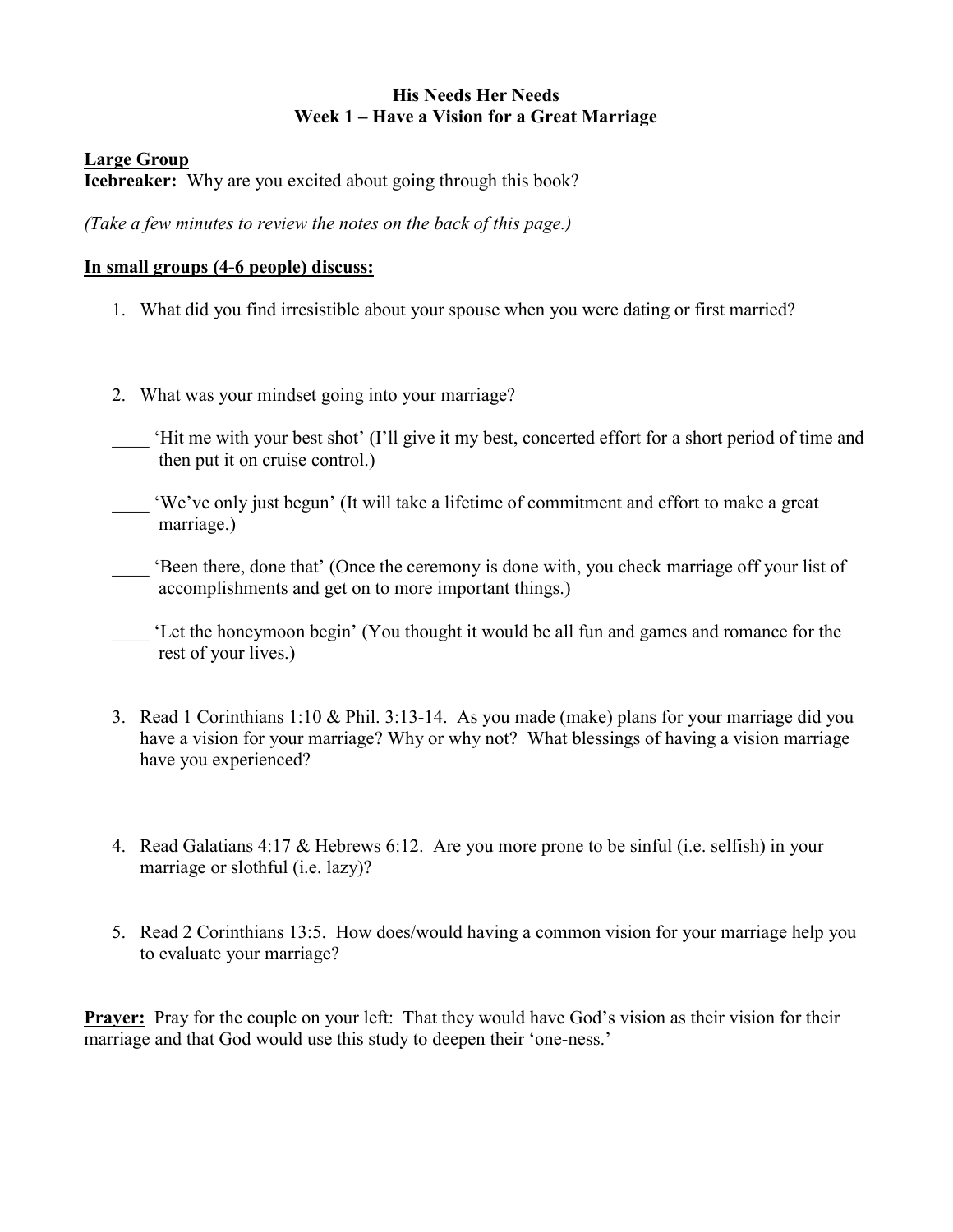His Needs Her Needs – Notes & Outline Week 1 – Have a Vision for a Great Marriage

Dr. Willard Harley, His Needs Her Needs "Successful marriages require skill – skill in caring for the one you promised to cherish throughout life. Good intentions are not enough. This book was written to educate you in the care of your spouse. Once you have learned its lessons, your spouse will find you irresistible, a condition that is essential to a happy and successful marriage."

Truth: God has a vision for my marriage.

Gen. 2:18 "The Lord God said, "It is not good for the man to be alone. I will make a helper suitable for him."

Truth: God has a vision for my marriage to be a GREAT (i.e. totally united) marriage.

Gen 2:24 "For this reason a man will leave his father and mother and be united to his wife, and they will become one flesh."

## Blessings of Vision:

- 1. Builds morale; 1Cor 1:10a
- 2. Reduce frustration; 1Cor 1:10b
- 3. Brings focus and concentration; Phil 3:13-14
- 4. Attracts (enlists) cooperation. Ezra 10:4
- 5. Assists in evaluation; 2Cor 13:5

## 3 Enemies of every (my) marriage:

- 1. SATAN: Gen 3:1-6; Marriage is God's idea and institution and it was made 'very good.' Thus Satan seeks to destroy your marriage primarily by lying to us and tempting us not to trust and believe God's Word for our marriage.
- 2. SINFULNESS: Galatians 5:17 (selfishness) To be deceived and fall into overt sin (Gen 3:6-12) and not take full responsibility for our actions.
- 3. SLOTHFULNESS: Heb. 6:12; Including a lack of knowledge, lack of application. We must apply ourselves

Can you find the design for marriage in this verse?

"For **God so loved** the world that **he gave** his one and only Son..." (John 3:16)

## (Fill in the blanks)

For so loved that he gave his/her best; all that he/she had or could. (your name) (spouse's name)

Husband, if you were to give 100%, 100% of the time how much does your wife receive? 100% Wife, if you were to give 100%, 100% of the time how much does your husband receive? 100%

Matt 22:37-39, "Jesus replied: "'Love the Lord your God with all your heart and with all your soul and with all your mind.' This is the first and greatest commandment. And the second is like it: 'Love your neighbor as yourself.'"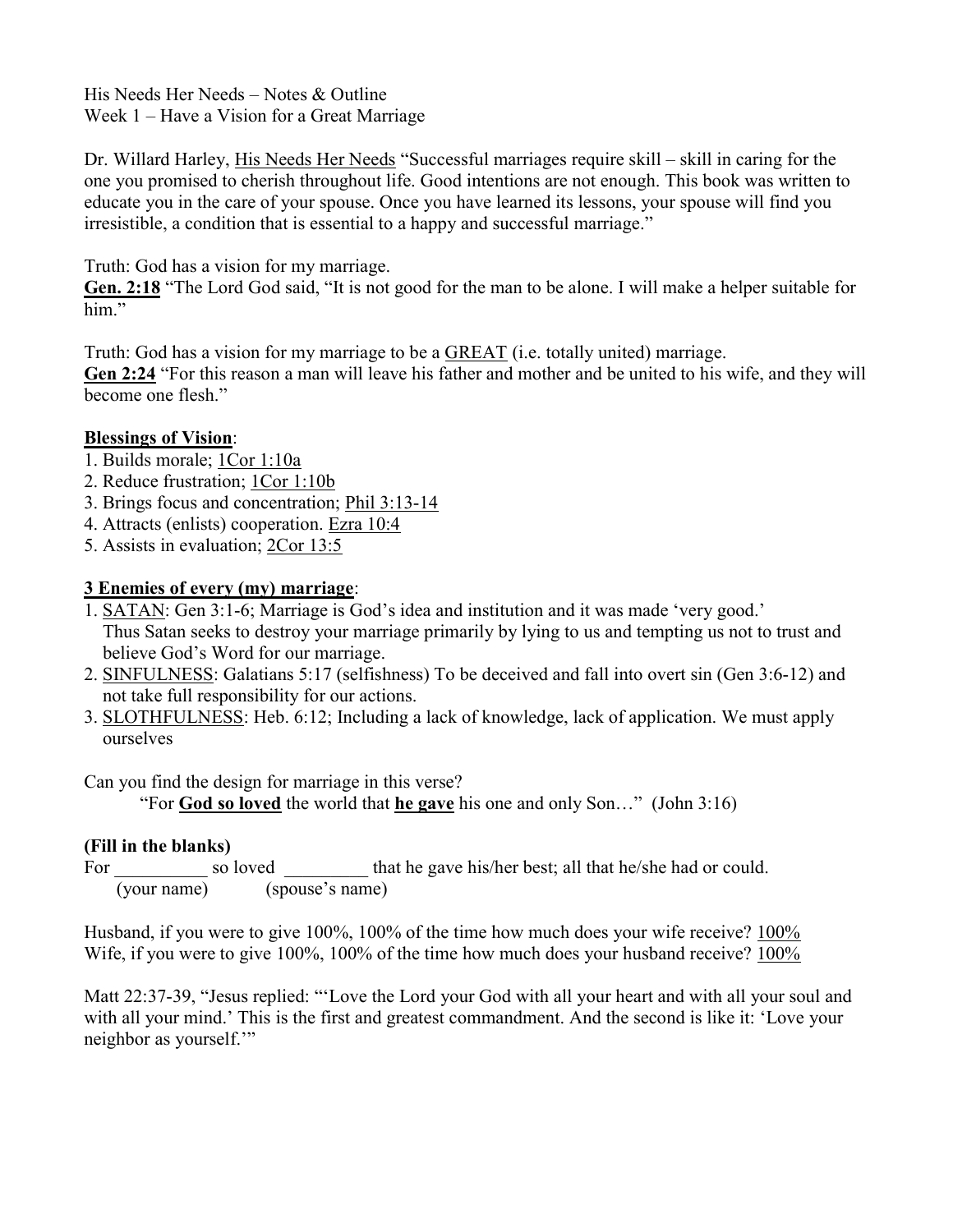#### His Needs Her Needs Week 2 – An Affair Proof Marriage & the Love Bank

#### Large Group

Icebreaker: How did you first meet your spouse? (Tell both sides of the story!)

(Take a few minutes to review the notes on the back of this page.)

#### In small groups (4-6 people) discuss:

- 1. Of your spouse's 5 predominant emotional needs, is there one that caught you by surprise or unaware? Please explain.
- 2. Dr. Harley describes pleasant emotional experiences with your spouse (pg. 25) like deposits being made into your love bank and painful emotional experiences like withdrawals being made from your love bank.
- How does this concept help you understand the importance of meeting your spouse's emotional needs?
- 3. How can you see your responsibility to keep your spouse's love bank filled and avoid making withdraws fit into God's plan for marriage? (See notes on Gen. 2:18 on the back of this page.)
- 4. Which challenges do you face if you are to make regular deposits into your spouse's love bank? How will you overcome them?
	- $\Box$  The challenge of time: Life is so busy, so filled with activities and demands it seems as if we don't have enough time for each other.
	- $\Box$  The challenge of understanding: My spouse's emotional needs are so foreign or different from mine that it is hard for me to grasp how to meet his/her need.
	- $\Box$  The challenge of effort: I often don't recognize or I ignore the daily effort required of me to meet my spouse's emotional needs and make for a great marriage.
	- $\Box$  The challenge of assumption: My spouse should know I love him/her that's why I married him/her. That love should be able to sustain a healthy, vibrant marriage.
- 5. Dr. Harley rates pleasant emotional experiences (deposits) on a 1-4 scale: 1 You feel comfortable; 2 - You feel good; 3 - You feel very good; 4 - You feel exceptionally good.
- Which approach would seem to you to be the best one for making deposits: making consistent deposits of 1's or 2's or occasional deposits of 3's or 4's? Why?
- What are the drawbacks to either approach?

**Prayer:** Pray for the couple on your left - That they would commit to making regular deposits in their spouse's love bank and avoid making withdraws – leading to greater intimacy and trust in their marriage.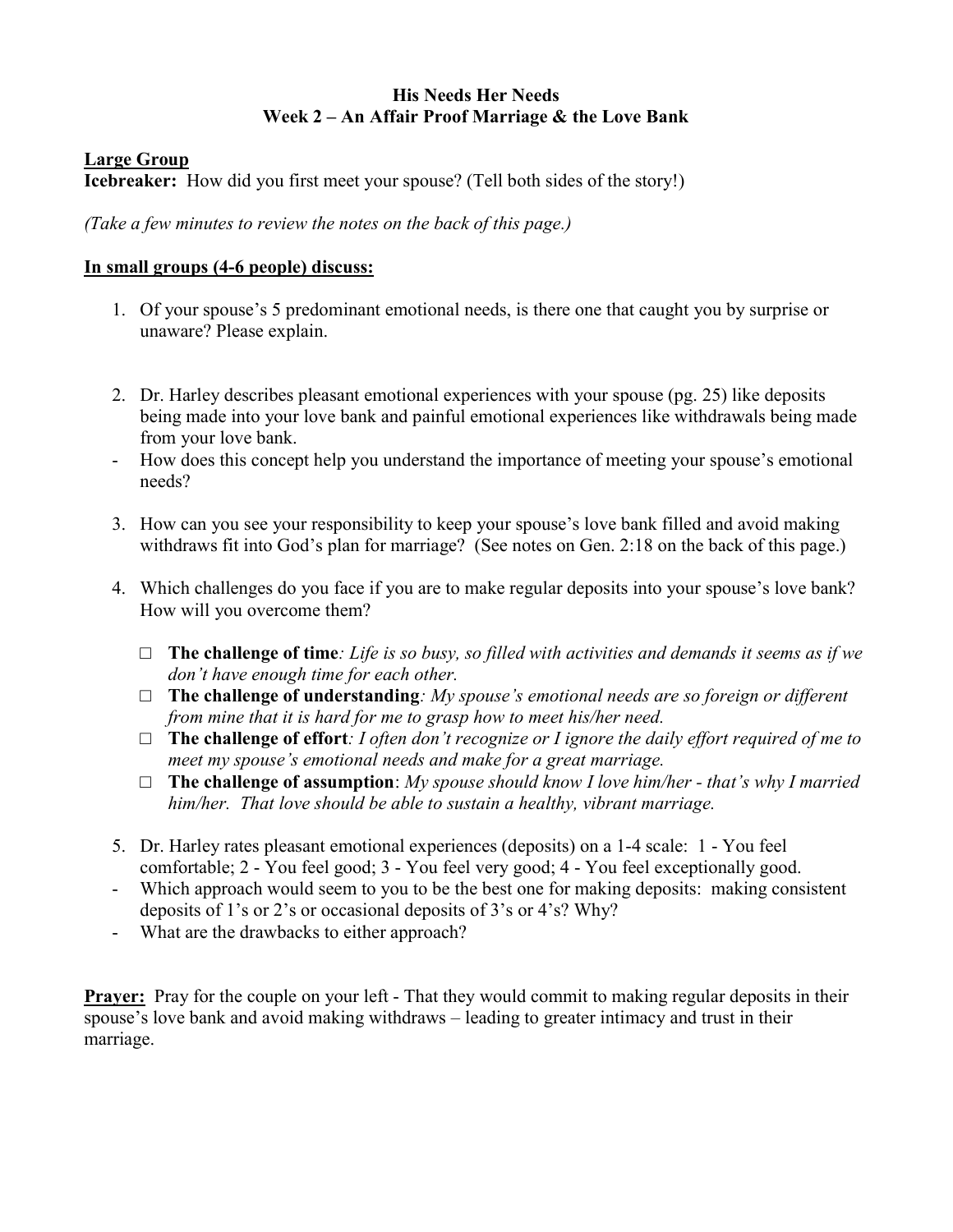His Needs Her Needs – Class Outline & Notes Week 2 – An Affair Proof Marriage & the Love Bank

Dr. Willard Harley, His Needs Her Needs "The husband and wife who commit themselves to meet each other's needs will lay a foundation for lifelong happiness in a marriage that is deeper and more satisfying than they ever dreamed possible."

Realization: Not as one husband told me "His Needs His Needs" or "Her Needs Her Needs"

- We focus on meeting the needs of our spouse not what we think are their needs
- Don't meet the needs you value but the needs your spouse values

Meeting my spouse's emotional needs: (From his/her Top 5 Emotional Needs Survey)

| <b>Warning to men:</b> | She has emotional needs to be met. She has been uniquely wired for a greater<br>capacity $\&$ greater need for emotional needs to be met - not the needs you think<br>she needs, but the needs she knows she needs! Some may be a great personal<br>challenge to fulfill.                           |
|------------------------|-----------------------------------------------------------------------------------------------------------------------------------------------------------------------------------------------------------------------------------------------------------------------------------------------------|
| <b>Promise to men:</b> | If you do this she will be the most responsive wife you can ever imagine!                                                                                                                                                                                                                           |
|                        | <b>Warning to women:</b> He actually does have emotional needs to be met. Whatever it seems like, he is<br>not a 'bump on a log' or 'lost in the fog.' Learn patience, trusting God as a<br>praying wife. Compliment every effort – don't criticize or nag in times of failure<br>& disappointment. |
| Promise to women:      | You will get what you reinforce - either what you compliment or what you<br>criticize.                                                                                                                                                                                                              |

Gen. 2:18 "The Lord God said, "It is not good for the man to be alone. I will make a helper suitable for him." Function & Order

#### The core (design) of my marriage as God intended:

1. "not good...to be alone" **Companionship**: Not good (either spouse) to feel alone in marriage; So we work to be best friends, souls mates, this is clearly 'emotional harmony' at its highest call.

2. "make a helper" Compatible: "we help each other" I need help – she needs help. Shared vision  $\&$ goals for & in our marriage. My prayer; 'God make us 1; heart, mind, spirit to spend & be spent for the sake of souls' Work together to accomplish among other things a great marriage:

3. "suitable"; Compliment: 'perfectly suited' uniquely matched, Strength for weakness & weakness for strength, Trust, honor, respect & value your spouse's wisdom, strengths & abilities.

• Truth: God has a vision for my marriage to be a **GREAT** marriage.

Gen 2:24 "For this reason a man will leave his father and mother and be united to his wife, and they will become one flesh."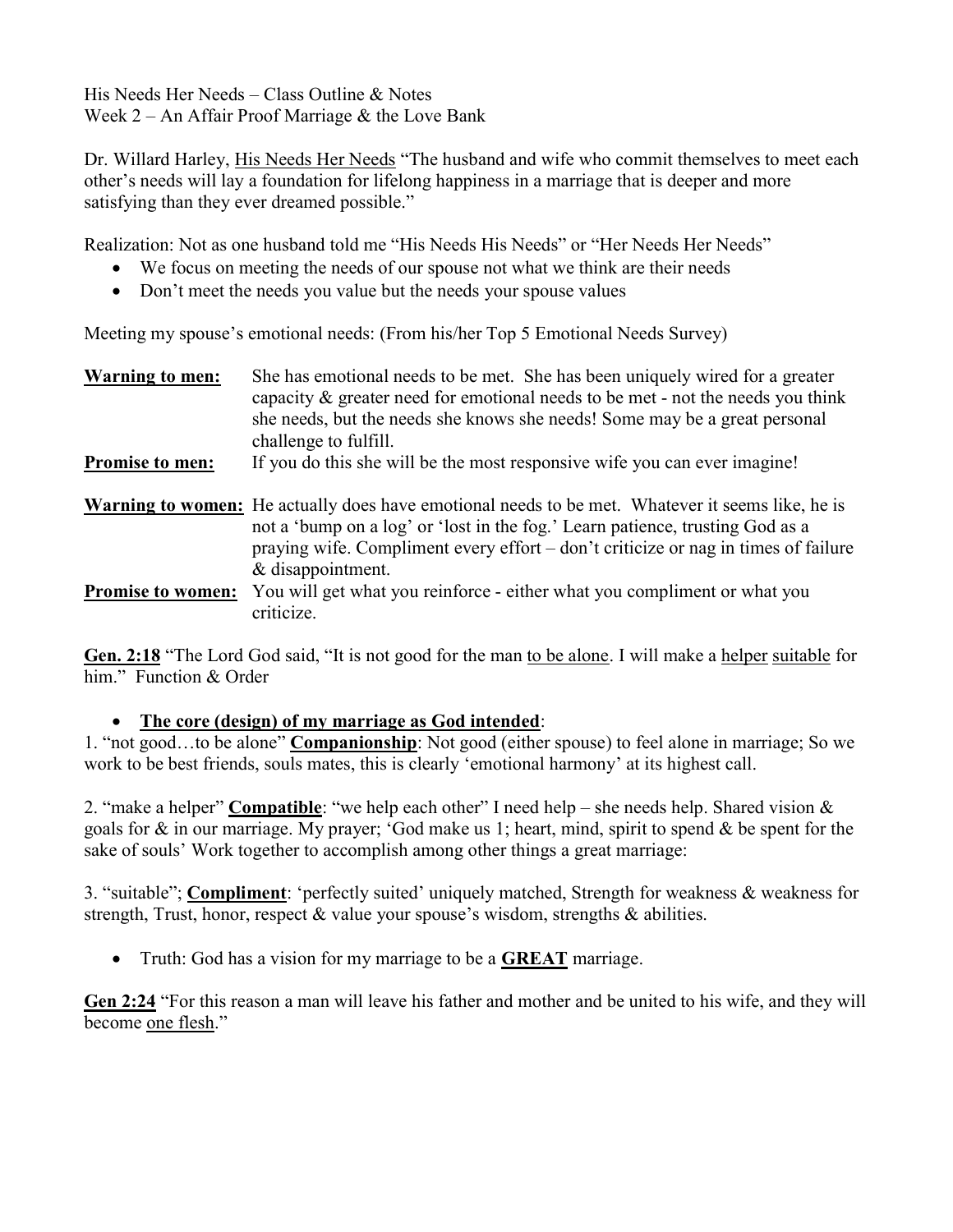### His Needs Her Needs Week 3 – Affection and Sexual Fulfillment

#### Large Group

Icebreaker: What was your first "big fight" about?

(Take a few minutes to review the notes on the back of this page.)

1. Luke 6:31 says, "Do to others as you would have them do to you." Dr. Harley second law of marriage says: "Meet your spouse's needs as you would want your spouse to meet yours." How have you found this a hard rule for you to live by in the area meeting your spouse's emotional needs?

# In separate small groups (4-6 men or women) discuss:

Husbands:

- 2. Compare this in your mind: How often do you think about your need for sexual fulfillment? How often do you think about meeting her need for affection? Then answer this question: What would it look like for you to apply Harley's second law (i.e. The Golden Rule) to these areas in your marriage? How does 1 Cor. 7:3-5 fit in here?
- 3. What challenge(s) do you face in creating an environment of affection in your marriage? How will you overcome these?
	- □ Too much testosterone! Affection was uncommon in my upbringing, it feels unnatural and quite challenging to comprehend and carry out.
	- $\Box$  Too much on my plate! Life's demands keep me so busy that building an environment of affection is often overlooked!
	- $\Box$  Too much indifference! My selfishness has turned into sluggishness. I haven't really strived to this point to give it my all!

#### Wives:

- 4. Compare this in your mind: How often do you think about your need for affection? How often do you think about meeting his need for sexual fulfillment? Then answer this question: What would it look like for you to apply Harley's second law (i.e. The Golden Rule) to these areas in your marriage? How does 1 Cor. 7:3-5 fit in here?
- 5. Wives, what challenge(s) do you face in creating a continual mindset and environment for sexual encounters with your husband?
	- $\Box$  The challenge of fully understanding his appetite for sexual fulfillment as it is not as prevalent in me.
	- $\Box$  The challenge of making myself available for him. I expend so much energy with kids, work, home management, etc. that I am exhausted by the end of the day.
	- $\Box$  The challenge of putting more effort into it. Including learning to spice it up, mix it up and make it more exciting for him.

**Prayer:** Pray in your smaller groups for the person on your left: That he/she would commit to putting more effort, time and thought into meeting his/her spouse's needs than getting his/her own needs met.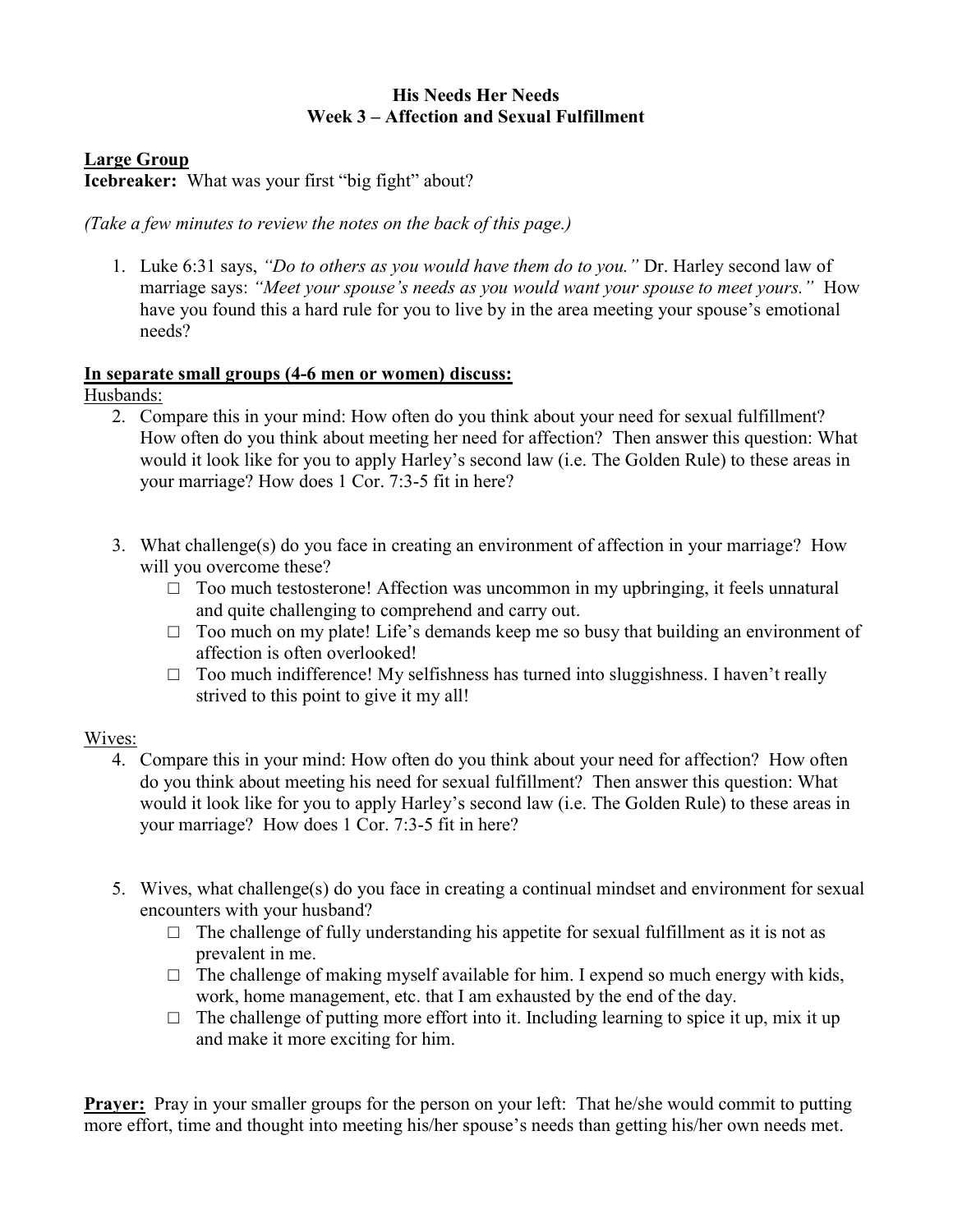## **Homework**

Let's admit it guys – most of us need help. Wives, it's your help that we need most. Together, take the time this week or tonight if you have time after the discussion to do the following:

From the building affection grocery list below, come up with her 'top 5'affection builders for the husband to do. Please note, wives you can certainly have more than 5! (smile guys)

- Hug and kiss her each morning when you wake.
- Hug and kiss her before you leave for work.
- Tell her you love her during breakfast.
- Call her during the day to say hi and see how she's doing.
- Surprise her with flowers occasionally and for know reason at all.
- Give her gifts  $\&$  cards for all her special days anniversary, valentine, birthday.
- Call her before you come home to let her know when she can expect you.
- Upon arriving home greet her with a kiss and ask her (listen) how the day was.
- Help her with a task after dinner like dishes, taking out the trash,
- Hug and kiss her before you go to sleep at night.
- Hold her hand often.
- Anything else she really likes. (be specific)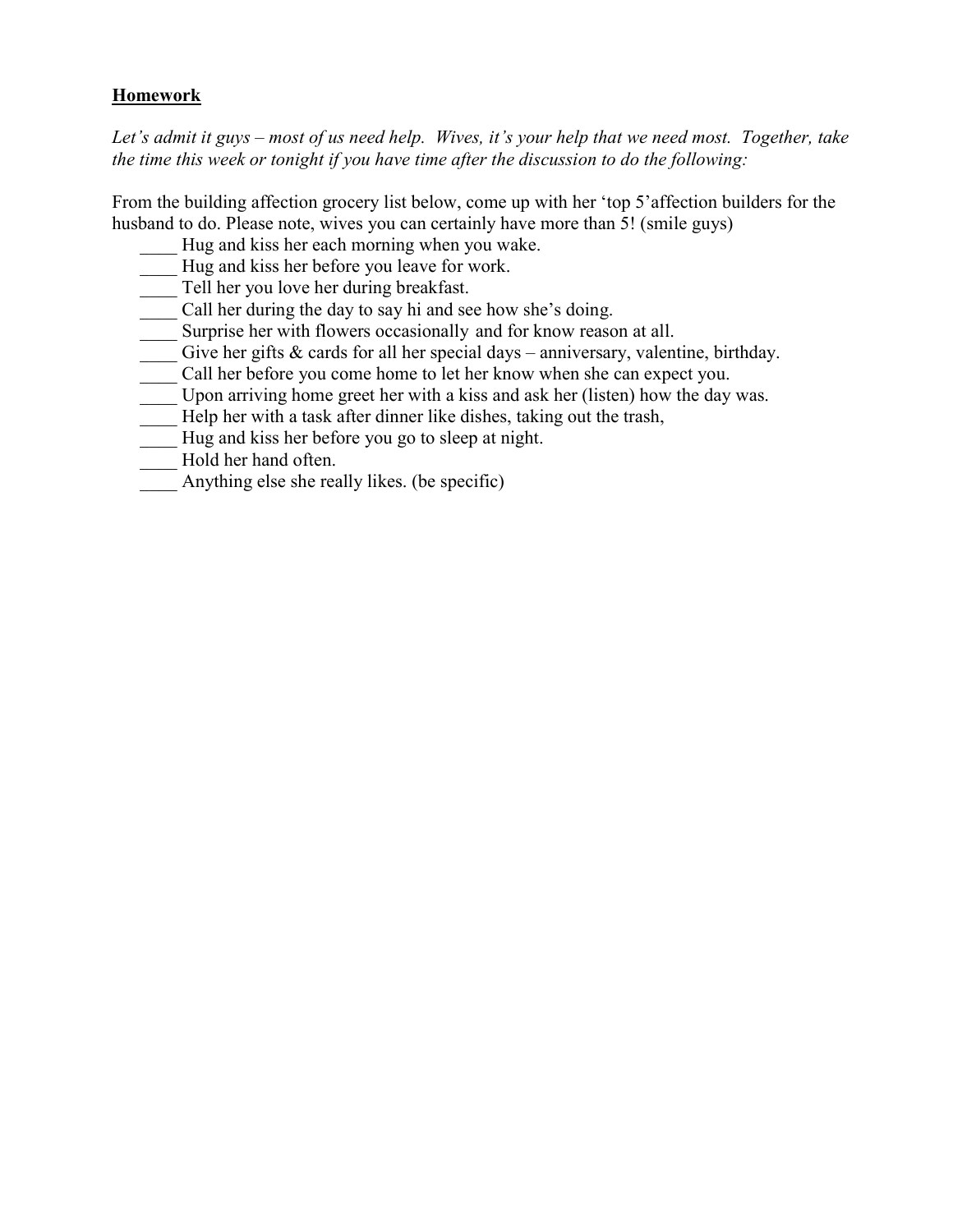His Needs Her Needs – Class outline & Notes Week 3 – Affection and Sexual Fulfillment

Affection and sexual fulfillment always go hand in hand. Dr. Willard Harley, His Needs Her Needs, "When it comes to sex and affection you can't have one without the other."

If I were to say the word intimacy what is the first words that pops into your mind? Ladies Gentlemen:

There in lies the problem – how we view the subject vs. how our spouse views the subject.

• Intimacy: "Into me see" – "See me for who I am not who you think I am!"

Dr. Harley: His Needs Her Needs, "The typical wife doesn't understand her husband's deep need for sex any more than the typical husband understands his wife's deep need for affection."

1 Corinthians 7:3-5a: "The husband should fulfill his marital duty to his wife, and likewise the wife to her husband. The wife's body does not belong to her alone but also to her husband. In the same way, the husband's body does not belong to him alone but also to his wife. Do not deprive each other except by mutual consent and for a time…"

#### Gen 1:27-2:18;

God institutes marriage as the primary vehicle to meet a man's search for **SIGNIFICANCE**. God institutes marriage as the primary vehicle to meet a woman's search for SECURITY

## Let us now compare how men and women view sex and intimacy:

| Women:                            | Men:                                  |  |
|-----------------------------------|---------------------------------------|--|
| She is slow to arousal            | He is quick to arousal                |  |
| Focus on the experience           | Focus on the act                      |  |
| Sex is an emotional event         | Sex is a physical event               |  |
| Begins with how she feels         | Begins with what he sees              |  |
| Creates intimacy & love: Security | Creates love & intimacy: Significance |  |

- A husband must understand intimacy from his wife's point of view.
	- o Men, she wants Your mind…
- A wife must understand sex & intimacy from her husband's point of view.
	- o Ladies, he wants Your body…

#### In a healthy, vibrant, mature marriage:

A husband strives to view intimacy & sex from his wife's viewpoint. It is the total experience of the mind first and then the body – an emotional encounter and then a physical encounter. Sexual intimacy & expression is a key component of her search for security–her womanhood

A wife strives to view intimacy & sex from her husband's viewpoint. It is the total experience of the body first and then the mind – a physical encounter and then an emotional encounter. Sexual intimacy & expression is a key component of his search for significance – his manhood.

## God invented affection, sexual expression and intimacy so have fun and enjoy it!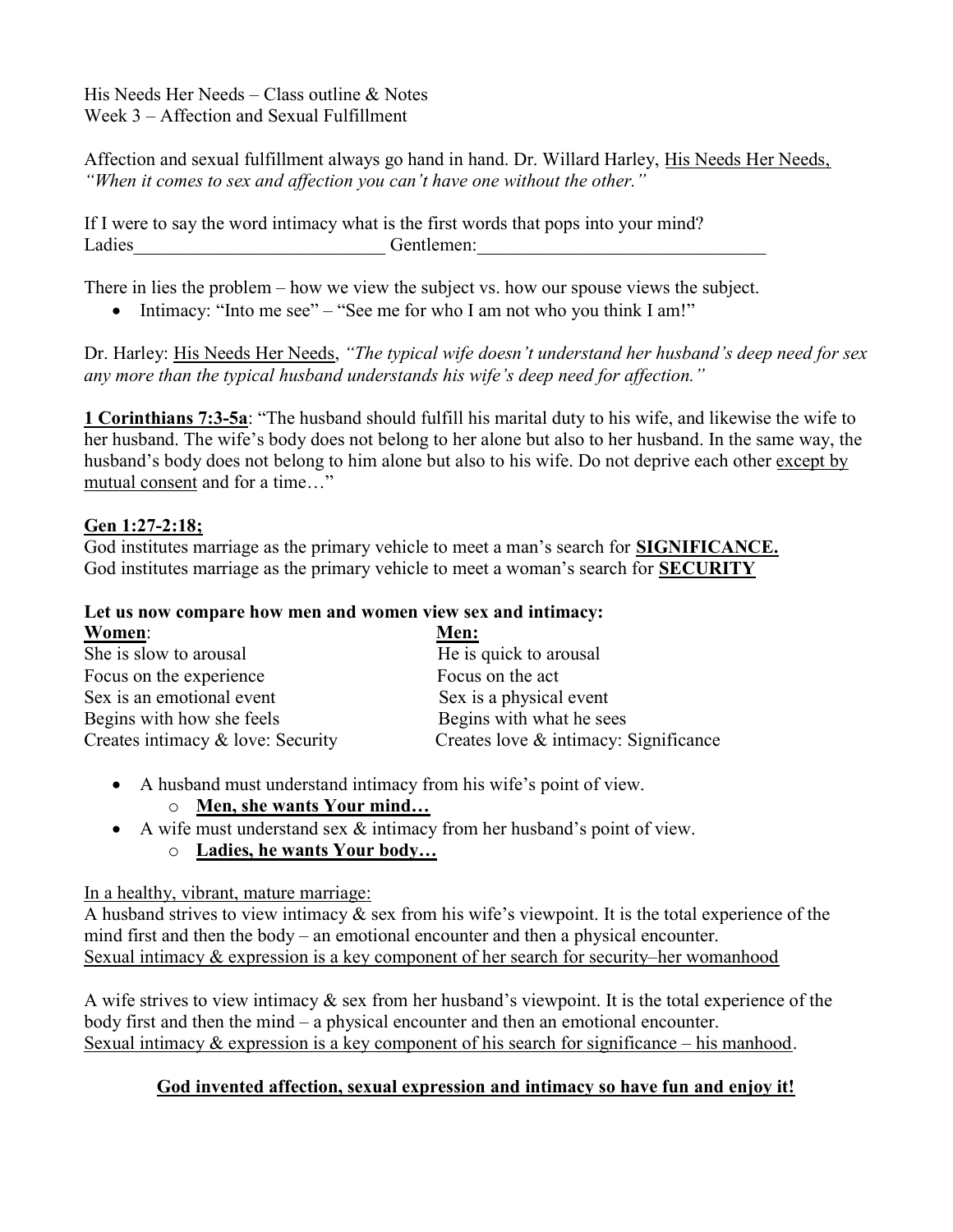#### His Needs Her Needs Week 4 – Conversation and Recreational Companionship

#### Large Group

Icebreaker: What was your most enjoyable vacation together?

(Take a few minutes to review the notes on the back of this page.)

#### In small groups (4-6 people) discuss:

Dr. Harley's third law of marriage: "Caring partners converse in a caring way."

- 1. Husbands, read & reflect on 1Peter 3:7: "Husbands, in the same way be considerate as you live with your wives, and treat them with respect as the weaker (delicate) partner and as heirs with you of the gracious gift of life, so that nothing will hinder your prayers."
	- $\triangleright$  In what way(s) could you better demonstrate caring and sensitivity to your wife's need for conversation?
	- $\triangleright$  What does this prayer say that you can expect to happen if you fail to treat your wife properly? Why do you think this issue is so important to God?
- 2. Wives, read & reflect **Ecclesiastes 8:5-6**: "*Whoever obeys his command will come to no harm*, and the wise heart will know the proper time and procedure. For there is a proper time and procedure for every matter, though a man's misery weighs heavily upon him."
	- $\triangleright$  In what way(s) can you be better or more creative in coaching and guiding your husband's ability or lack thereof for meaningful conversation?
	- $\triangleright$  What harm can you expect to when you criticize his abilities, fail to coach, or allow others to meet your needs when it comes to conversation with your spouse?

Harley's fourth law of marriage says: "The couple that plays together stays together."

- 3. List what you think are your spouse's top 5 favorite recreational enjoyments.
	- 1. \_\_\_\_\_\_\_\_\_\_\_\_\_\_\_\_\_\_\_\_\_\_\_\_\_\_\_\_\_\_ 4. \_\_\_\_\_\_\_\_\_\_\_\_\_\_\_\_\_\_\_\_\_\_\_\_\_\_\_\_\_\_ 2.  $\Box$
	- $3.$

Now ask your spouse how close you actually were. Share any surprises.

- 4. From the lists above or from appendix C (pg 209-212) come up with "your" top 5 list!
	- $1.$   $4.$ 2.  $\frac{5}{2}$
	- $3.$

How much time to you spend on doing what is on "your" list?

**Prayer:** Pray for the couple on your right: That they would grow in their ability to have conversation and commit to spending time doing together what they both enjoy doing.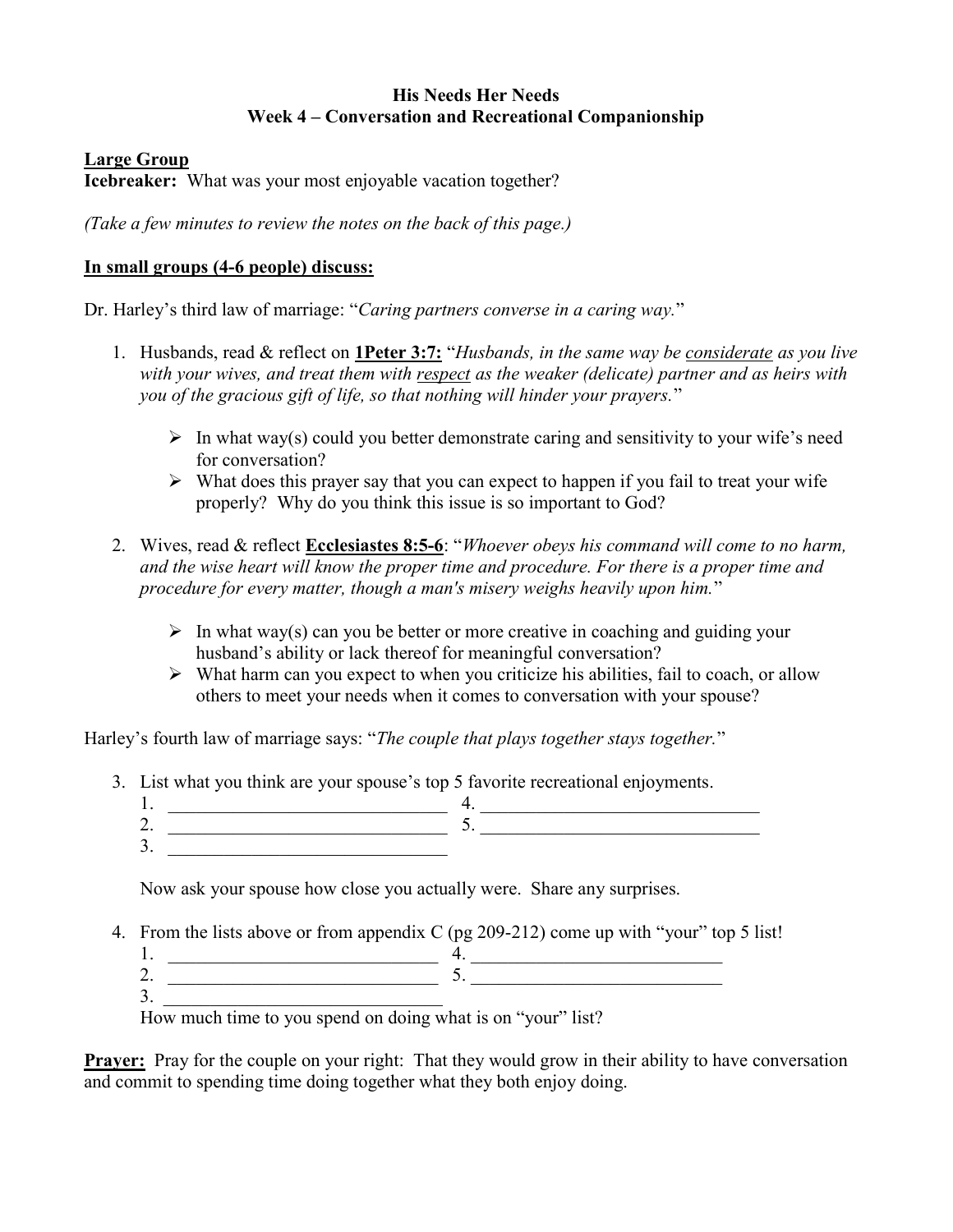His Needs Her Needs – Class outline & Notes Week 4 – Conversation and Recreational Companionship

## Conversation:

Absolutely essential to a strong marriage is communication which simply means conversation.

• At the heart of all good conversation is **RESPECT**.

**1Peter 3:7** "Husbands, in the same way be considerate as you live with your wives, and treat them with respect as the weaker partner and as heirs with you of the gracious gift of life, so that nothing will hinder your prayers."

- 'Weaker' vessel means priceless; delicate; emotional ( it is a 'very good' part of God's plan)
- Husbands, you must win the battle of respecting our wife's need for conversation!

What does it mean to "be considerate": (understand value as a person, who they are, what they need) What does it mean "with respect": (honor, especially her need for intimacy thru conversation)

On average a woman will speak twice as many words a day than a man.

| Four Levels of Conversation:                | Examples:                              |
|---------------------------------------------|----------------------------------------|
| Level 1: Facts                              | 'cold for almost being spring'         |
| Level 2: Facts & Figures                    | 'cold $& 25$ degrees'                  |
| Level 3: Facts, Figures, Feelings           | 'cold, -25, 'feel like staying in bed' |
| Level 4: Facts, Figures, Feelings, Emotions | 'cold, -25, feel like stay/bed & I'm   |
|                                             | depressed by the cold weather'         |

- Avg. male speaks 75% in levels 1 & 2; Avg. female speaks 75% in levels 3 & 4.

Problem: We are naturally worlds apart in our levels with each other. This must change in marriage!

## Dangers: Men:

- 1. We think we don't have to MEET the need.
- 2. We let OTHERS meet the need. (Other women or down the road…another man.)

## Dangers: Ladies:

- 1. Become FRUSTRATED too quickly with your husband's development. (See Eccl. 8:5-6)
- 2. Let other WOMEN meet my need. (There is nothing wrong with intimacy w/girlfriends, but in your circle - Keep the #1 parking space open always for him.)

From Dr. Harley - take initiative and make time to converse (recommend 15 hrs/wk)

#### Recreational Companionship: Dr. Harley "The couple that plays together stays together" Ladies, he wants and needs you to be his playmate.

What that doesn't mean: "Doing everything he enjoys, even those activities you hate." What it does mean: "Doing things he enjoys, even when you don't enjoy them as much as he does."

Dr. Harley (pg 88) "Engage in only those recreational activities that both you and your spouse can enjoy together."

General rule: It is good and healthy to have personal recreational enjoyments like sports, crafts, and hobbies, but not at the expense of having no time for 'your' recreational enjoyment.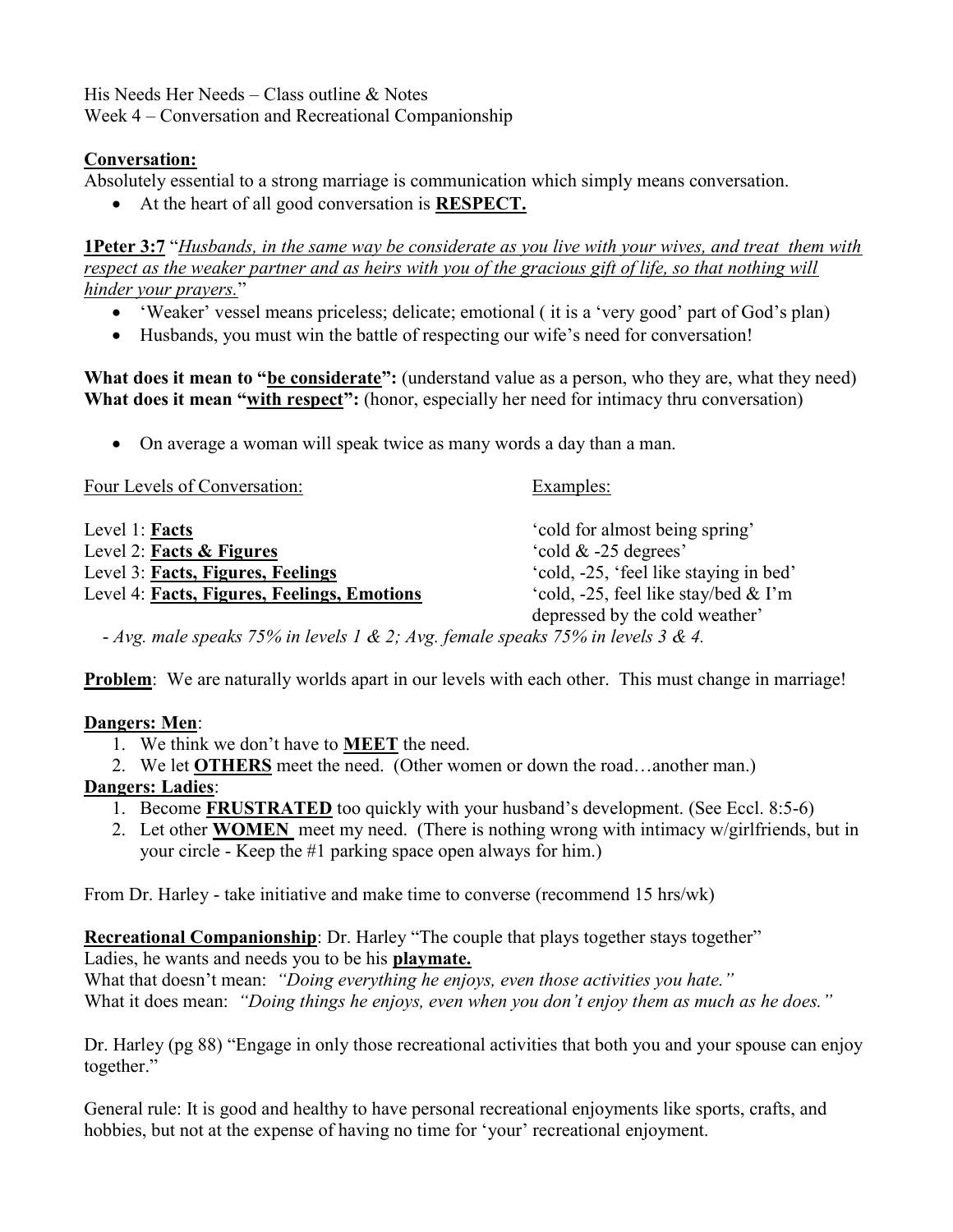#### His Needs Her Needs Week 5 – Honesty & Openness & Physical Attractiveness

#### Large Group

Icebreaker: When was your last date? What did you do and where did you go?

(Take a few minutes to review the notes on the back of this page.)

#### In small groups (4-6 people) discuss:

1. Dr. Harley states on page 100-101: "Although you may find it threatening to think your spouse might have the right to read your mail and go through your purse, I believe this kind of openness is indispensable for a healthy marriage."

Do you agree or disagree with his assessment of this level of openness in your marriage? Why or why not? Please explain and give an example for your position.

- 2. [Men primarily] What basis can you see in Ephesians 4:25 for choosing to share the open and honest details of your life with your wife? How have you experienced a tendency to think less of your wife because she wants all the intimate details of your life? What is the result?
- 3. [Men primarily] What challenges do you face in coming to the level of honesty and openness that your wife needs to feel secure in your marriage? (A few examples may include: "Sometimes I think my deepest feelings may hurt her or cause her anxiety." Or "I can easily do without a lot of details in my relationship with her because of the time and energy it takes to maintain the openness she needs." Or "Honestly, I just don't get how the details of my boring life make her feel secure.")
- 4. [Ladies primarily] When have you ever (or been tempted to) think less of your husband because he wants you to be a 'looker' all the time?
- 5. [Ladies primarily] What basis do you think 1 Corinthians 7:3-5 gives for striving to look your best every day for your husband? What are some of the excuses you tell yourself you have for not looking your best?

**Prayer:** Pray for the couple on your left: That they would grow in their ability to be open and honest and to strive to be physically attractive – especially when it feels unnecessary, pointless or unnatural.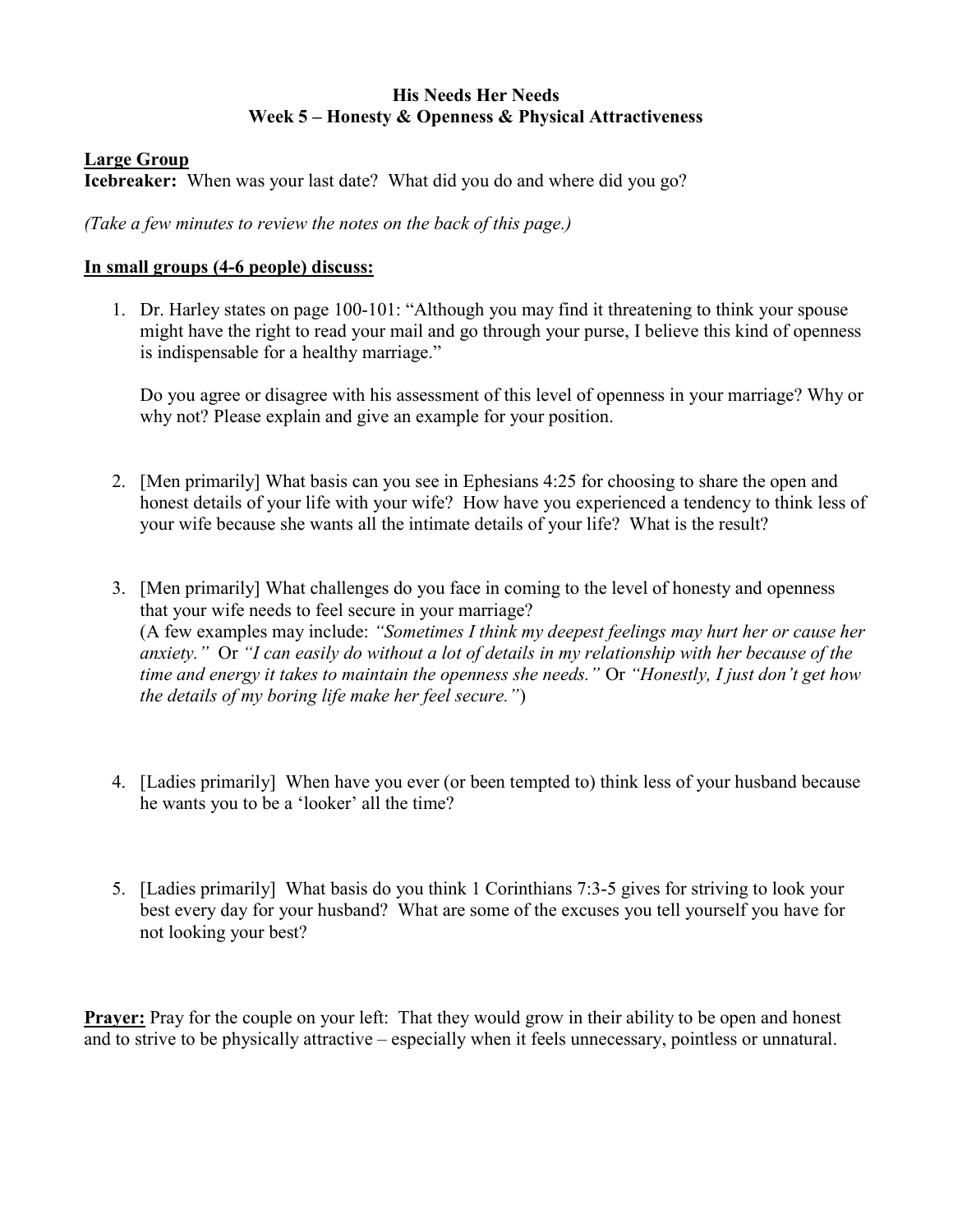His Needs Her Needs – Class outline & Notes Week 5 – Honesty, Openness & Physical Attractiveness

## Honesty and Openness:

Absolutely essential to a strong marriage is a spirit of honesty and openness.

Bottom line: NOTHING hidden or left uncovered.

A vibrant marriage must invite and welcome honesty and openness without the fear of retaliation (upset about truth & attack) or rejection (deny/reject our spouse's feelings) in order to foster a healthy environment of trust!

Bottom line: A need for **TRANSPARENCY**: To allow our spouse to see into us!

At the heart or honesty and openness is TRUST - spoken and unspoken.

Ephesians 4:25 "Therefore each of you must put off falsehood and speak truthfully to his neighbor, for we are all members of one body."

One of the greatest mistakes in communication is made when we speak to be heard rather than speak to be UNDERSTOOD.

Warning signs: volume, tone, anger and attacks on character.

**Bottom line:** Let her have all the **DETAILS** she wants.\* It develops intimacy for her. It allows her to see into you and feel close to you. It provides security for her.

Dr. Harley: (pg. 95) "A sense of security is the bright golden thread woven through all of a woman's five basic needs."

Some professions might not permit this. (i.e. military, teacher, social worker, etc.)

Before there is open season on truth, consider Ephesians 4:29 "Do not let any unwholesome (putrid) talk come out of your mouths, but only what is helpful for building (edify) others up according to their needs, that it may benefit (lovely) those who listen."

- 1. unwholesome: not allowed to verbally vomit on our spouse
- 2. helpful for building up: motivated to make our spouse a better (built up) person.
- 3. may benefit those who listen: 'easy listening' lovely to receive

Bottom line: We must literally have our listener's best interests at heart when we speak.

## Physical Attractiveness:

1 Corinthians 7:3-5: "The husband should fulfill his marital duty to his wife, and likewise the wife to her husband. The wife's body does not belong to her alone but also to her husband. In the same way, the husband's body does not belong to him alone but also to his wife. Do not deprive each other except by mutual consent…"

Wives: we must fulfill our marital duty to our husbands.

Wives, our husbands are attracted through their  $EYE$  gate – by what they see.

You must understand that your husband still **DESIRES** to be **PHYSICALLY** attracted to you all through his married years.

**Bottom line:** keep your physical appearance neat and attractive.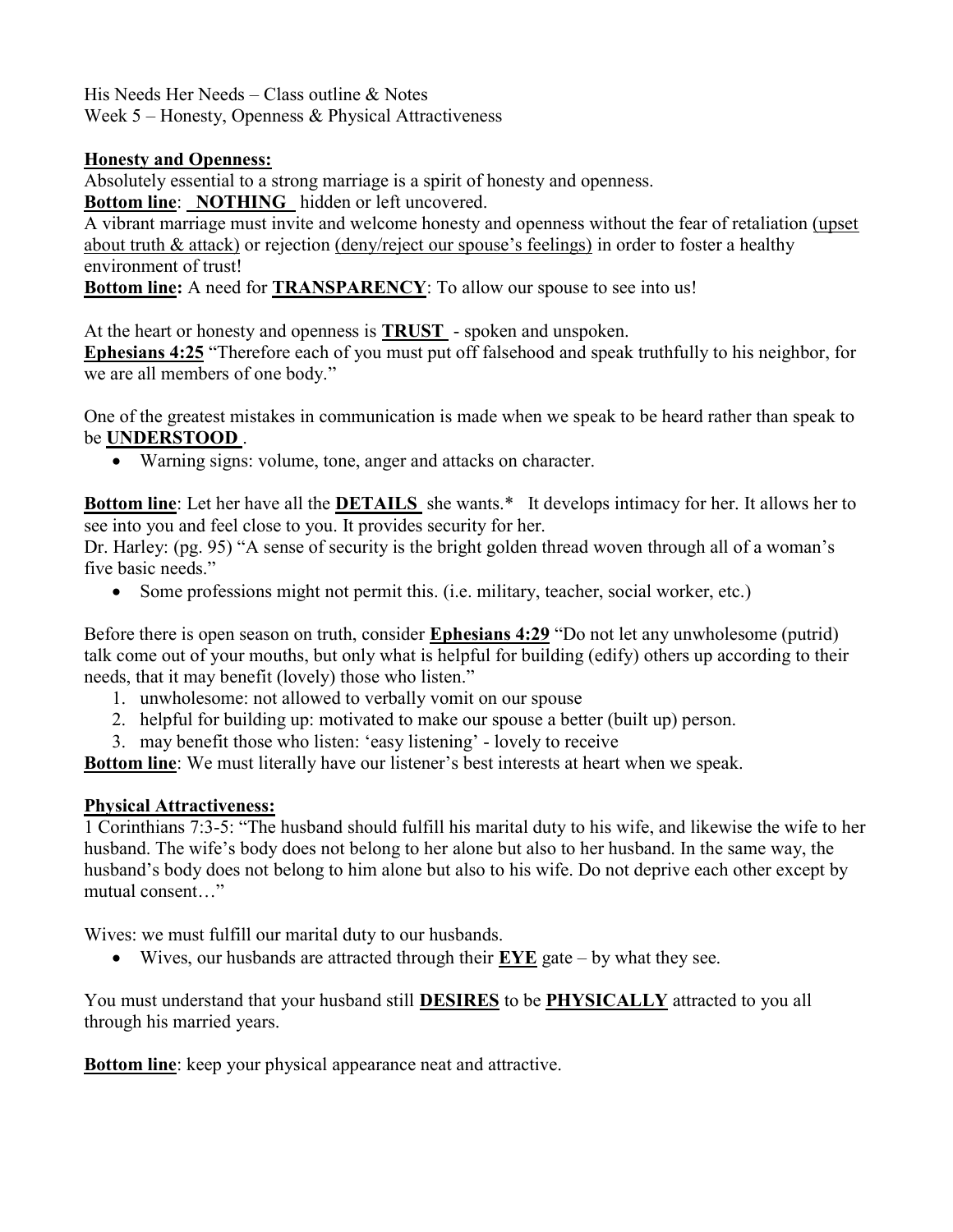#### His Needs Her Needs Week 6 – Financial Support & Domestic Support

#### Large Group

Icebreaker: Are you a Saver or a Spender when it comes to money?

(Take a few minutes to review the notes on the back of this page.)

## In small groups (4-6 people) discuss:

- 1. Husbands, do you feel a wife's first priority should be to her family before her career? Wives, do you feel a husband's first priority should be to his family before his career? Explain, your answer.
- 2. Which is harder for you to get control of: tracking what you spend or watching what you buy? What problems (i.e. arguments) has this caused?
- 3. Husbands, if your wife were asked this question privately, "Does your husband spend more money and/or more time on himself than his family?" How do you think she would answer this question? Why?
- 4. Wives, if your husband were asked this question privately, "Does your wife spend enough time making the home your personal sanctuary?" How do you think he would answer this question? Why?
- 5. Identify 3 things your spouse does around the home that triggers the feeling of love in you. (In other words, what really deposits points in your love bank.)
	- 1.
	- 2.
	- 3.
- 6. Compare your list with your spouse's. Are there any surprises? How can you plan to do the things on your spouse's list this week? How might Gal. 6:7-8 apply to this plan?

**Prayer:** Pray for the couple on your left: That they would "sow to the spirit" by committing themselves to a plan of making deposits in each others love bank through the things listed in #5 – this week.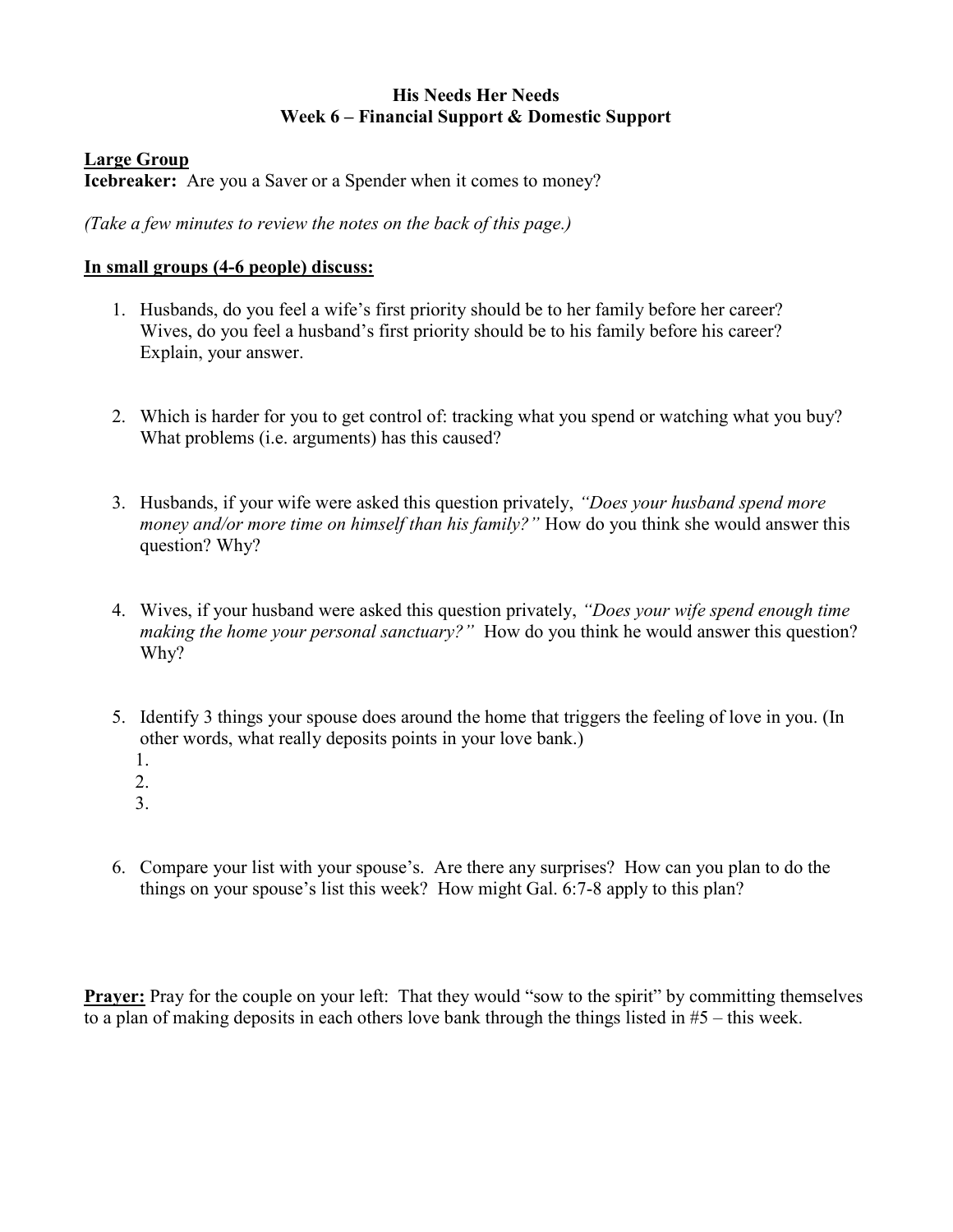His Needs Her Needs – Notes & Outline Week 6 – Financial Support & Domestic Support

Financial Support: (her need) If she wants him to provide her with a castle to live in then he wants her to make this castle his home.

It's worth repeating again: My wife's greatest need in our marriage is SECURITY.

Scenario #1: They decide she will be a stay at home, working wife then:

- He has the responsibility to financially **PROVIDE** for that decision.
- She has a responsibility to financially **GUIDE** this decision. (Frugal Budget Content)

Scenario #2: They decide she will be an out of the home, working wife then:

- They have a responsibility to financially provide for this decision.
- They have a responsibility to financially guide this decision. (Frugal Budget Content)

## How to get your finances in order? Track what you **SPEND** and watch what you **BUY**.

Prv 21:20, "In the house of the wise are stores of choice food and oil, but a foolish man devours all that he has." Without a budget, we are all broke, just at different levels.

Ecclesiastes 5:11, "As goods increase and so do those that consume them."

#### The blessings and power of using a budget

| 1: Keeps financial spending focused. | 3: Allows you to spot financial problems.        |
|--------------------------------------|--------------------------------------------------|
| 2: Saves you money.                  | 4: Brings lasting peace of mind $\&$ confidence. |

| Watch what you buy:      | 4 reasons people buy:      |
|--------------------------|----------------------------|
| 1. Out of necessity.     | 3. For practical purposes. |
| 2. For convenience sake. | 4. To improve our status.  |

#### 4 reasons people spend unwisely:

- 1. Because people are impulsive: 3. Because people are compulsive:
- 2. Because people seek status: 4. Because people are special interest shoppers

## Domestic Support: (his need)

This includes: The care, upkeep and management of the total ENVIRONMENT of the home. The home must be a sanctuary. The home must be a place of tranquility!

• Ladies: Your husband wants to come home to an environment that brings him **PEACE**. "His home needs to be his castle"

This means the dual care, upkeep, management and **RESPONSIBILITY** of both spouses to make their home and their marriage a tranquil one.

 Roles and responsibilities that are fair and balanced that create order, function and purpose in the home.

James Dobson says, "The number one pressure that creates disharmony in families is the insane schedules that families try to keep."

- He has the responsibility to **PROVIDE** for her emotional need for domestic support.
- She has the responsibility to **PROVIDE** for his emotional need for domestic support.

They have the responsibility to provide for each other's emotional need for domestic support.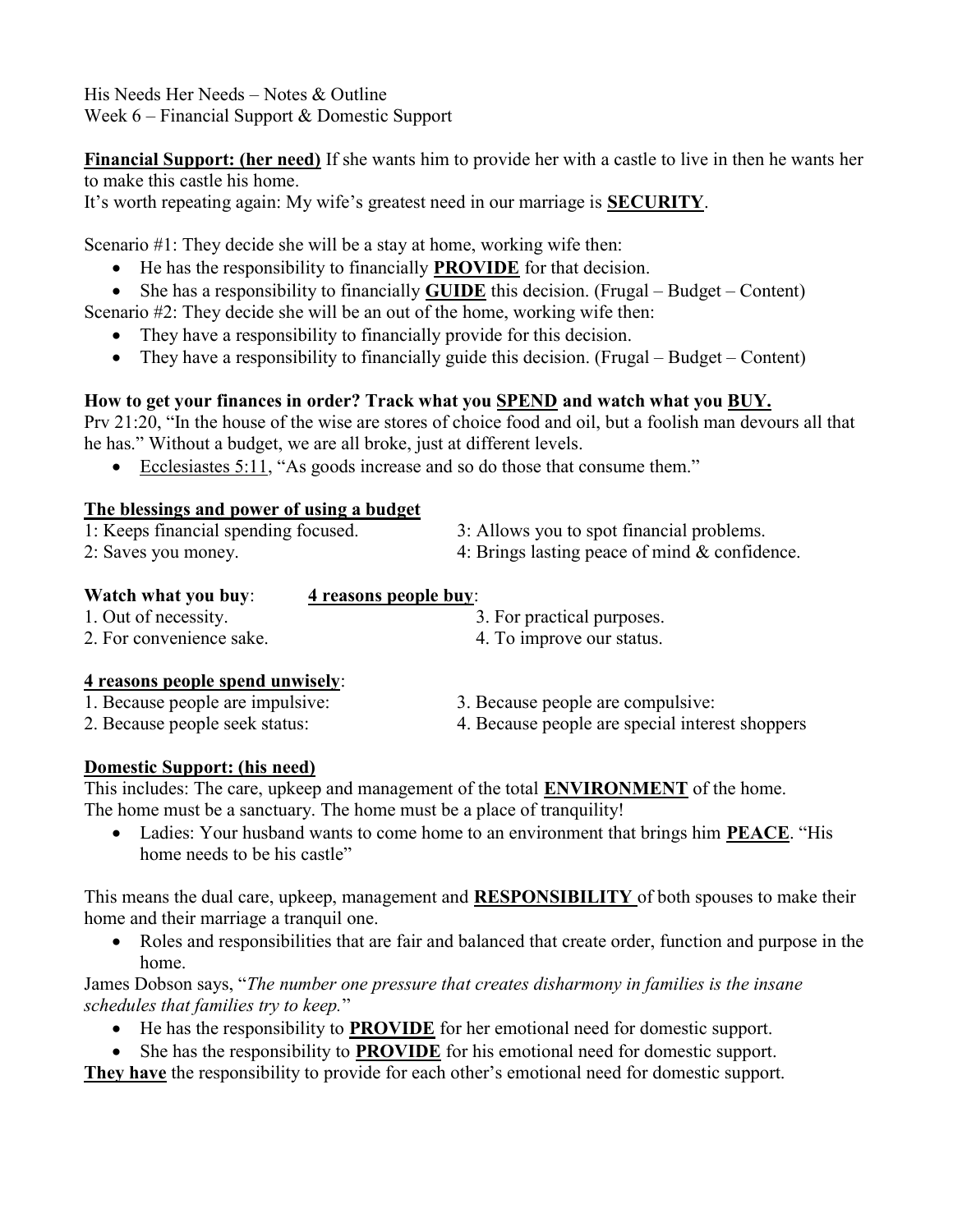### His Needs Her Needs Week 7 – Family Commitment & Admiration

#### Large Group

Icebreaker: Who is someone you know that has a marriage/family that you admire? Why?

(Take a few minutes to review the notes on the attached pages.)

#### In small groups (4-6 people) discuss:

- 1. How well did your father demonstrate his commitment to being a family man? How well did your mother display the attributes of an admiring wife? (Please share honestly, but honorably.)
- 2. Dr. Harley suggests men dedicate 15 hours per week to being a family man. That is a 15 hour per week commitment to the spiritual, emotional and physical development of your children.
- Does that seem unrealistic? What changes would your need to make in your life to make this happen?
- 3. Men, which is a greater challenge for you as the leader of your family: being harsh or abdicating your responsibility? How do verses like Ps. 127:5, Malachi 2:15 and Matthew 5:13-15, motivate and inspire you to be (or learn to be) the best family man you can be?
- 4. Ladies, what is easier for you to do, criticize or compliment your husband's current leadership skills? If your husband were asked, "Does your wife nag too much?" How do you think he would answer?
- 5. Wives, how could you be a better coach to your husband to help him develop stronger spiritual leadership qualities?
- 6. How do you think these two needs might be connected: Family Commitment and Admiration? (If your commitment to the one decreases, what happens to the other?)

**Prayer:** Pray for the couple on your right: That he would be the strong spiritual leader God wants him to be and that she would be the admiring and supportive wife God wants her to be.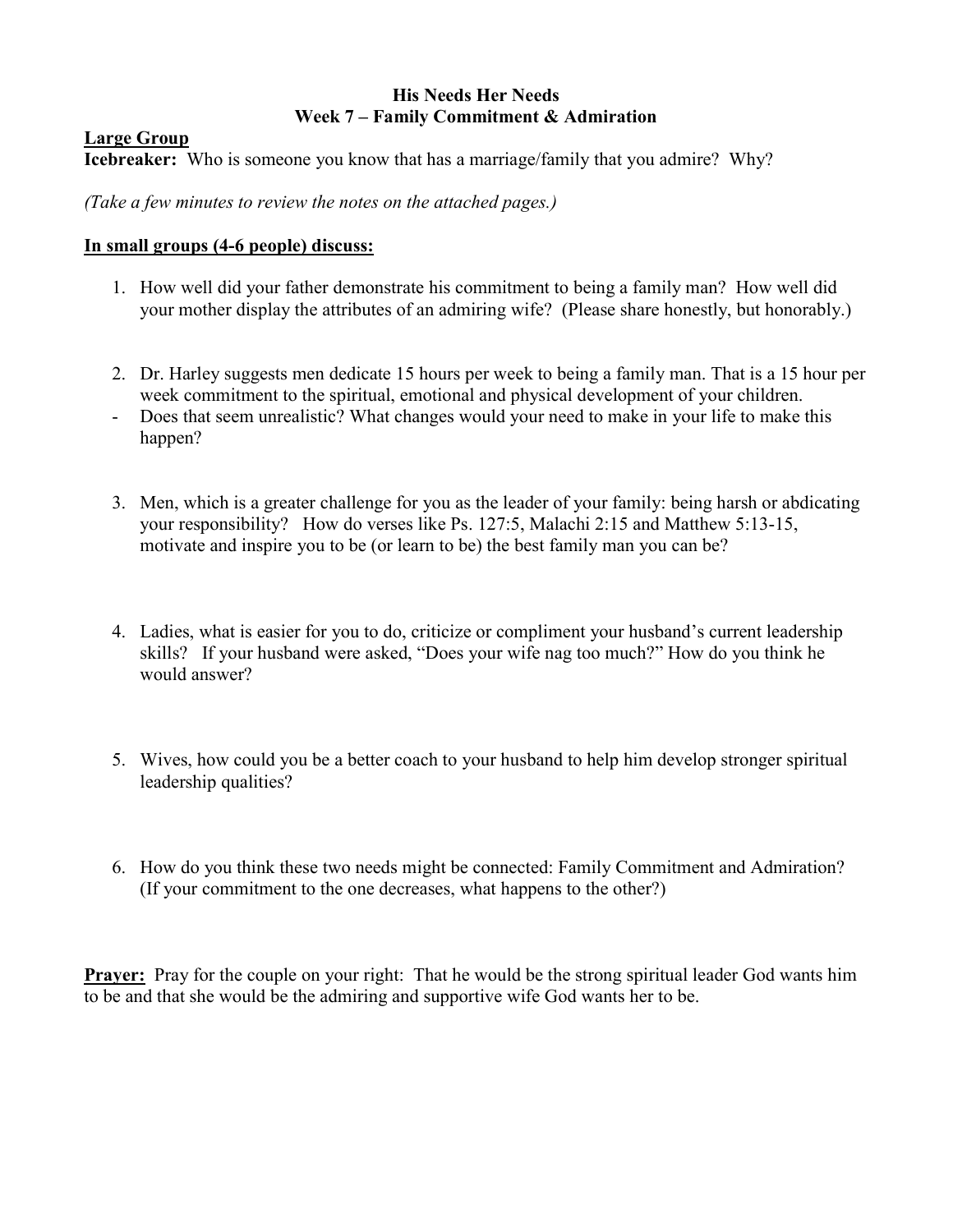His Needs Her Needs – Outline & Notes Week 7 – Family Commitment & Admiration

## Family Commitment:

Gen. 2:24 "For this reason a man will leave his father and mother and be united to his wife, and they will become one flesh."

 A husband's first obligation is to his wife and his marriage. His first responsibility (above career, personal pursuits) is to initiate and develop in his marriage a new, nuclear family where she is affirmed, nurtured & develops a deep sense of intimacy and worth as a wife.

**Deut. 24:5** "If a man has recently married...For one year he is to be free to stay at home and bring happiness to the wife he has married."

• The first year of marriage is where the critical foundations are laid by the husband to create an environment of unity, harmony & security for his wife in the marriage union.

Bottom line: She needs him to be a good father. But **FIRST** he needs to be a good **HUSBAND**.

"Fathers, do not exasperate your children; instead, bring them up in the training and instruction of the Lord." Ephesians 6:4

## Truths behind the verse:

- 1. "Fathers": Dad must be the leader in the child's overall development.
- 2. "exasperate": provoke or frustrate; Many ways to frustrate our kids:
- 3. "training and instruction of the Lord": To nurture as a tender plant. The Word of God must be supreme in my child's life.
	- o Ps 127:3 "children are a heritage from the Lord." Serious business men: I'll be honest as pastor it hurts when men abdicate; "Silence of Adam"
	- o Malachi 2:15, "Has not the Lord made them one? And why one? Because he was seeking godly offspring."
	- o Matt 5:13-15 'salt & light' Next generation of godly men & women to influence and impact the world

Bottom line: It's not a matter of finding the time but MAKING the time to be a family man.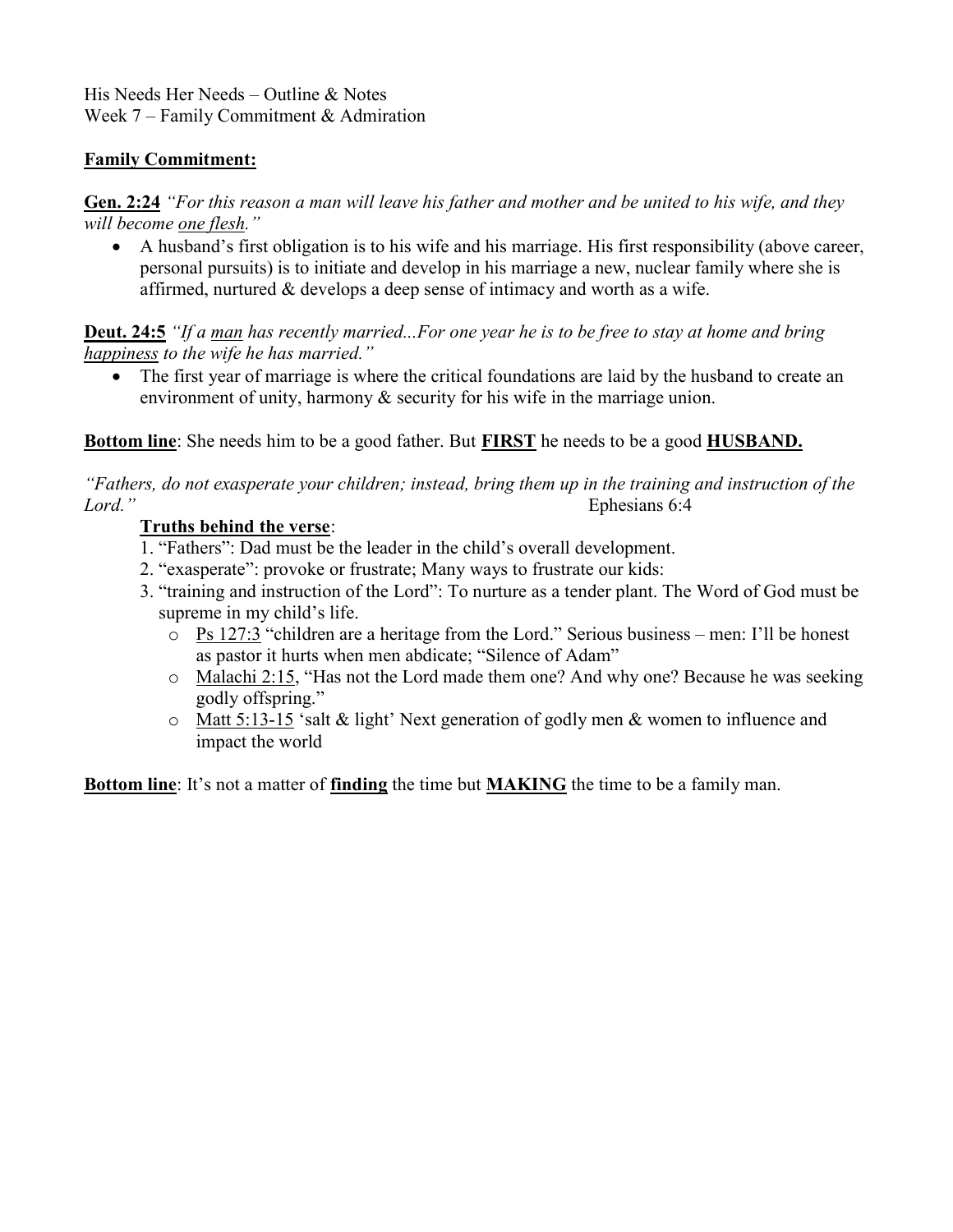## Admiration:

Genesis 1:28 "God blessed them and said to them, "Be fruitful and increase in number; fill the earth and subdue it. Rule over the fish of the sea and the birds of the air and over every living creature that moves on the ground."

Ladies: The number one need for your husband in marriage is SIGNIFICANCE.

- Your husbands are uniquely wired to find significance:
- 1. By what they conquer or accomplish
- 2. By ruling or leading.

**Bottom line:** Men, you need to understand that your greatest significance and your greatest accomplishment will come from being a strong SPIRITUAL leader.

Your strong, spiritual leadership will bring the deepest sense of security to your wife.

Fallen man is not a natural leader but a flawed leader. This means he can lean to 1 of 2 extremes:

- 1. Gen 3:8, He abdicates his responsibility;
- 2. Gen 3:16, He rules harshly;

Dr. Harley, (pg 156) "A woman needs to appreciate her husband for what he already is, not what he could become, if he lived up to her standards."

#### Ladies: a few responsibilities in assisting the development of leadership in our husbands:

- 1. Must learn to **coach** him but not **MOTHER** him.
- 2. Must understand that you will get either what you **compliment** or **CRITICIZE**.
- 3. Our greatest enemy is NAGGING him.
- A good example, say this: "I love when you read the Bible to the kids at bedtime"

Ephesians 5:33b, "and the wife must respect her husband."

When a wife learns the art of admiration – she will foster or develop 3 traits in him

- 1. Admiration helps him believe in himself stronger self image
- 2. Admiration energizes and **motivates** him to be a better man, husband  $\&$  father.
- 3. Admiration builds his **confidence** becoming more self assured  $\&$  assertive.

Bottom line: "Behind every man should be an admiring wife."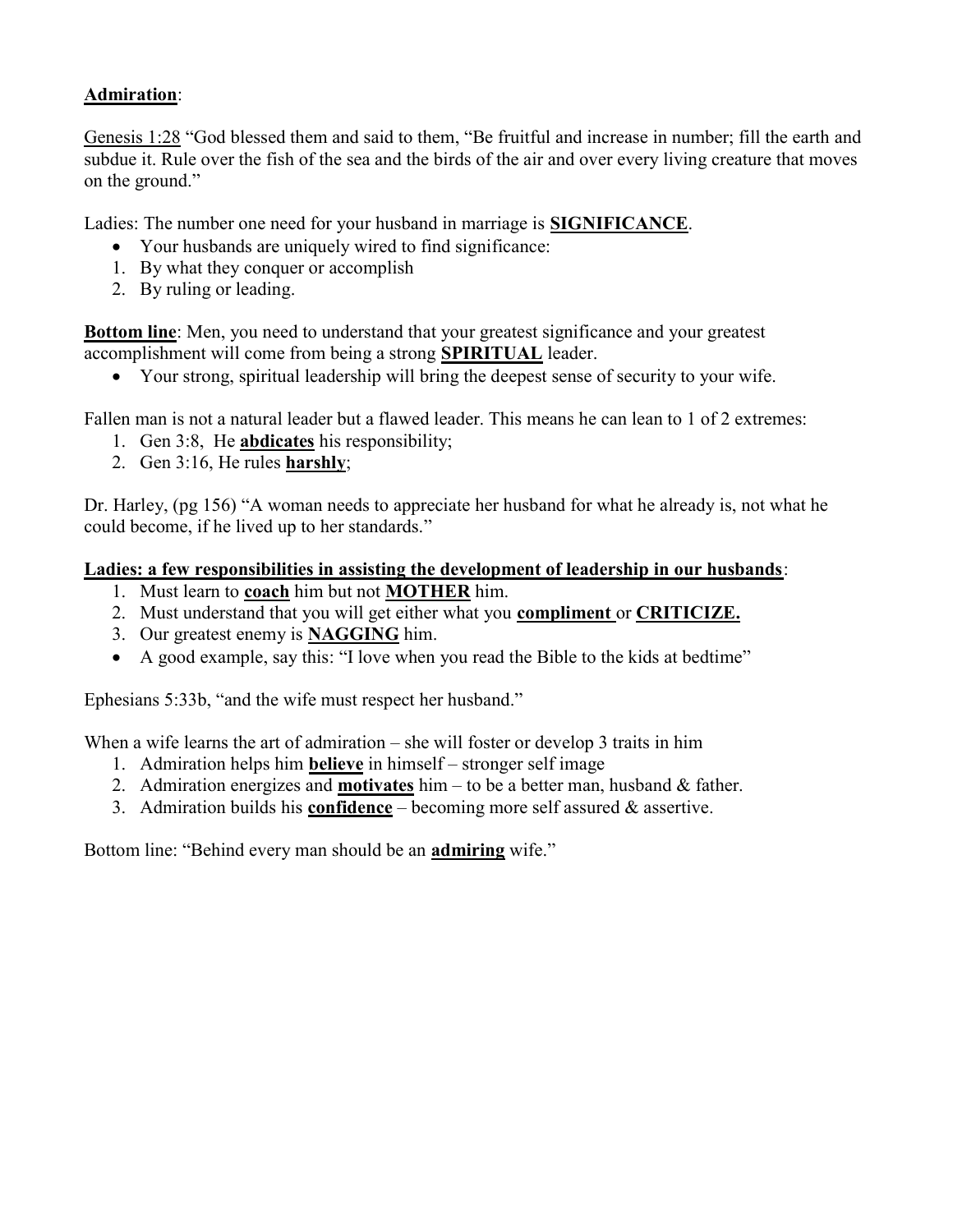#### His Needs Her Needs Week 8 – His Needs, Her Needs Final Exam: Incompatible to Irresistible

## Large Group

Icebreaker: Take the "Final Exam" (without looking at your notes), then see how each of you did. (Your group leader has the answer key.) Do you think you might need to review these truths in order to apply them regularly?

(Take a few minutes to review the notes on the attached pages.)

## In small groups (4-6 people) discuss:

- 1. What was the most valuable truth you learned in this study? What benefit do you think it will bring to your marriage?
- 2. What will you do to implement that truth in your marriage?
- 3. To become an irresistible spouse, Dr. Harley suggests that we meet each other's most important emotional needs. What did you discover was your spouse's #1 emotional need? List 3 ways you intend on meeting that need.
	- 1.
	- 2.
	- 3.
- 4. What did you discover was your spouse's #2 emotional need? List 3 ways you intend on meeting that need.
	- 1. 2.
	- 3.
- 5. What do you think might keep you from following through on these good intentions?

**Prayer:** Pray for the couple on your right, wives for wives and husbands for husbands:

"Dear Lord, help example to do what it takes to meet his/her spouse's top emotional needs. Grant your grace and power for him/her to follow through on these good intentions and to overcome anything that would prevent him/her from meeting the top needs of his/her spouse. In Jesus' name, amen."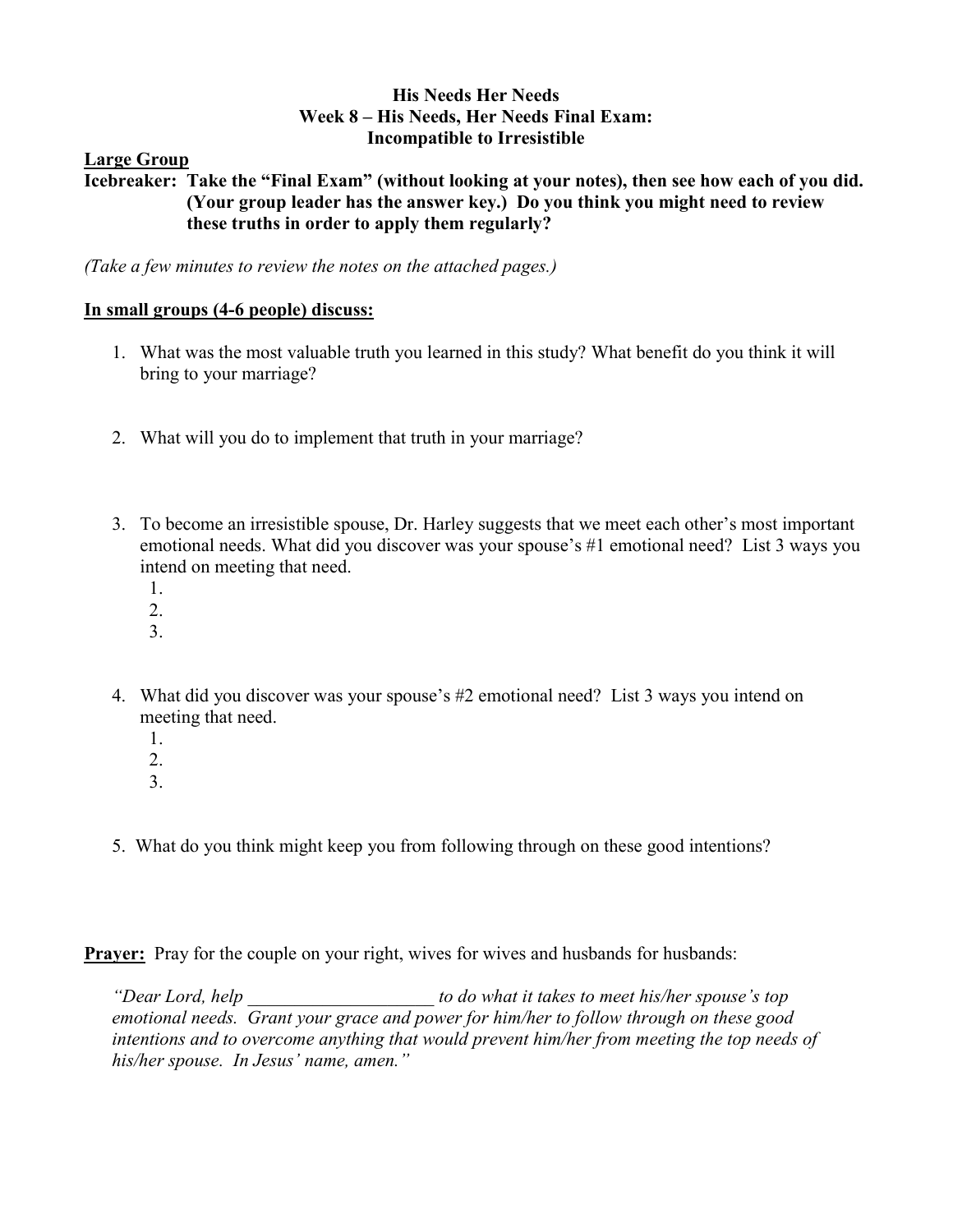His Needs Her Needs – Final Exam: Week 8 – Incompatible to Irresistible

WEEK 1 - Truth: God has a vision for my marriage to be a GREAT marriage.

Gen 2:24 "For this reason a man will leave his father and mother and be united to his wife, and they will become one flesh."

What are the 3 Enemies of every (my) marriage: 1. S : Gen. 3:1-6; 2. S : Gal. 5:17 3. S : Heb. 6:12

WEEK 2 - What is the core design of my marriage as God intended: Genesis 2:18

1. "not good…to be alone" C : Not good to feel alone in marriage

2. "make a helper" C : "we help each other"

3. "suitable" C : 'perfectly suited' or uniquely matched,

WEEK 3 - Dr. Harley: "The typical wife doesn't understand her husband's deep need for sex any more than the typical husband understands his wife's deep need for affection."

| God institutes marriage as the primary vehicle used to meet a man's need for S   |  |
|----------------------------------------------------------------------------------|--|
| God institutes marriage as the primary vehicle used to meet a woman's need for S |  |

WEEK 4 - Four Levels of Conversation: Examples:

| Level $1=$      | 'cold for almost being spring'             |
|-----------------|--------------------------------------------|
| Level $2=$      | 'cold $& 16$ degrees'                      |
| Level $3=$      | 'cold, -25, 'feel like staying in bed'     |
| <b>Level 4=</b> | 'cold, -25, feel like stay/bed & depressed |
|                 | w/cold weather'                            |

What are the 2 greatest dangers in conversation between a man and a woman?

**Men:** 1. We think we don't have to  $M$  the need. 2. We let  $\underline{O}$  meet the need.

**Ladies:** 1. Become  $\underline{F}$  too quickly with husband's development. (Ecc. 8:5-6) 2. Let other **W** meet my need.

WEEK 5 - Absolutely essential to a strong marriage is a spirit of honesty and openness. Bottom line: N hidden or left uncovered.

A vibrant marriage must have a spirit that invites and welcomes honesty and openness without the fear of retaliation or rejection to foster a healthy environment of trust!

Bottom line: A need for  $\underline{T}$  : To allow our spouse to see into us!

WEEK 6 - How to get your finances in order? Track what you  $S \sim \&$  watch what you B Proverb 21:20, "In the house of the wise are stores of choice food and oil, but a foolish man devours all that he has." - Without a budget, we are all broke, just at different levels.

• Ecclesiastes 5:11, "As goods increase and so do those that consume them."

WEEK  $7$  - She needs him to be a good father. But  $\underline{F}$  he needs to be a good  $\underline{H}$  . "Behind every man should be an  $\underline{A}$  wife."